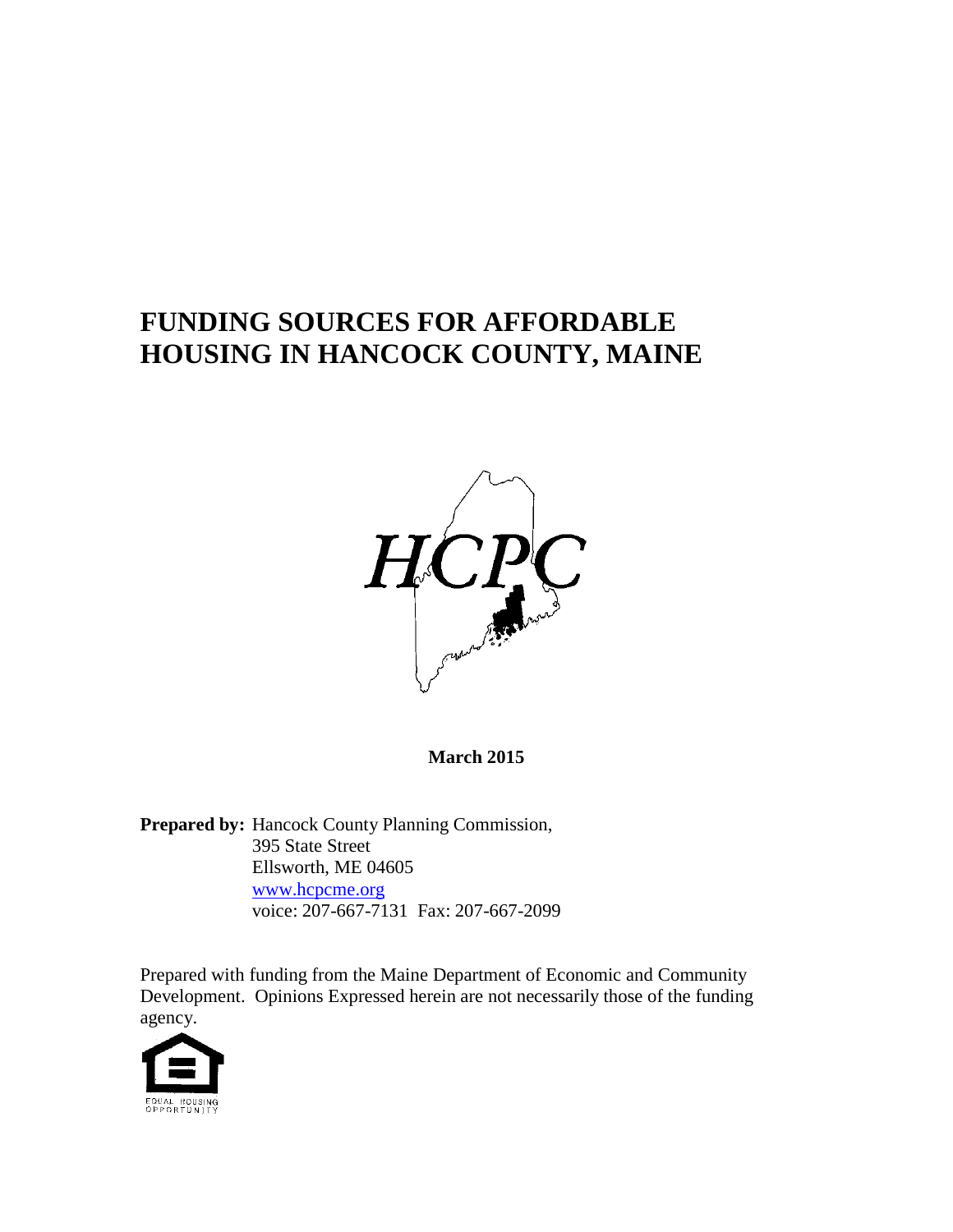# **SOURCES OF MATCHING FUNDS FOR HOUSING DEVELOPMENT OR REHABILITATION PROJECTS.**

# **2014-2015**

# **Introduction**

This brochure serves as a short summary of various funding sources for affordable housing. Normally, multiple funding sources are needed to make a project viable. For more information contact Tom Martin at the Hancock County Planning Commission (207-667-7131 or [tmartin@hcpcme.org\)](mailto:tmartin@hcpcme.org). Also, visit the agency web site at: <http://www.hcpcme.org/comdev.html> *Please note that program rules are subject to change. Contact Tom Martin for the latest information.*

# I. **WASHINGTON HANCOCK COMMUNITY AGENCY**

**Telephone:** (207-610-5957)

**Website:** <http://www.whcacap.org/> **email:** [housing@whcacap.org](mailto:housing@whcacap.org)

**Postal address**: 248 Bucksport Road, Ellsworth, ME 04605

# **Agency Purpose:**

Washington Hancock Community Agency (WHCA) is a community action agency dedicated to fighting poverty and helping low-income people in Down East Maine. It offers a wide range of services including heating assistance, transportation, weatherization, small business assistance, tax preparation and more. WHCA brings community resources together to help people in Washington County and Hancock County achieve self-sufficiency and a better quality of life. It provides the following housing services: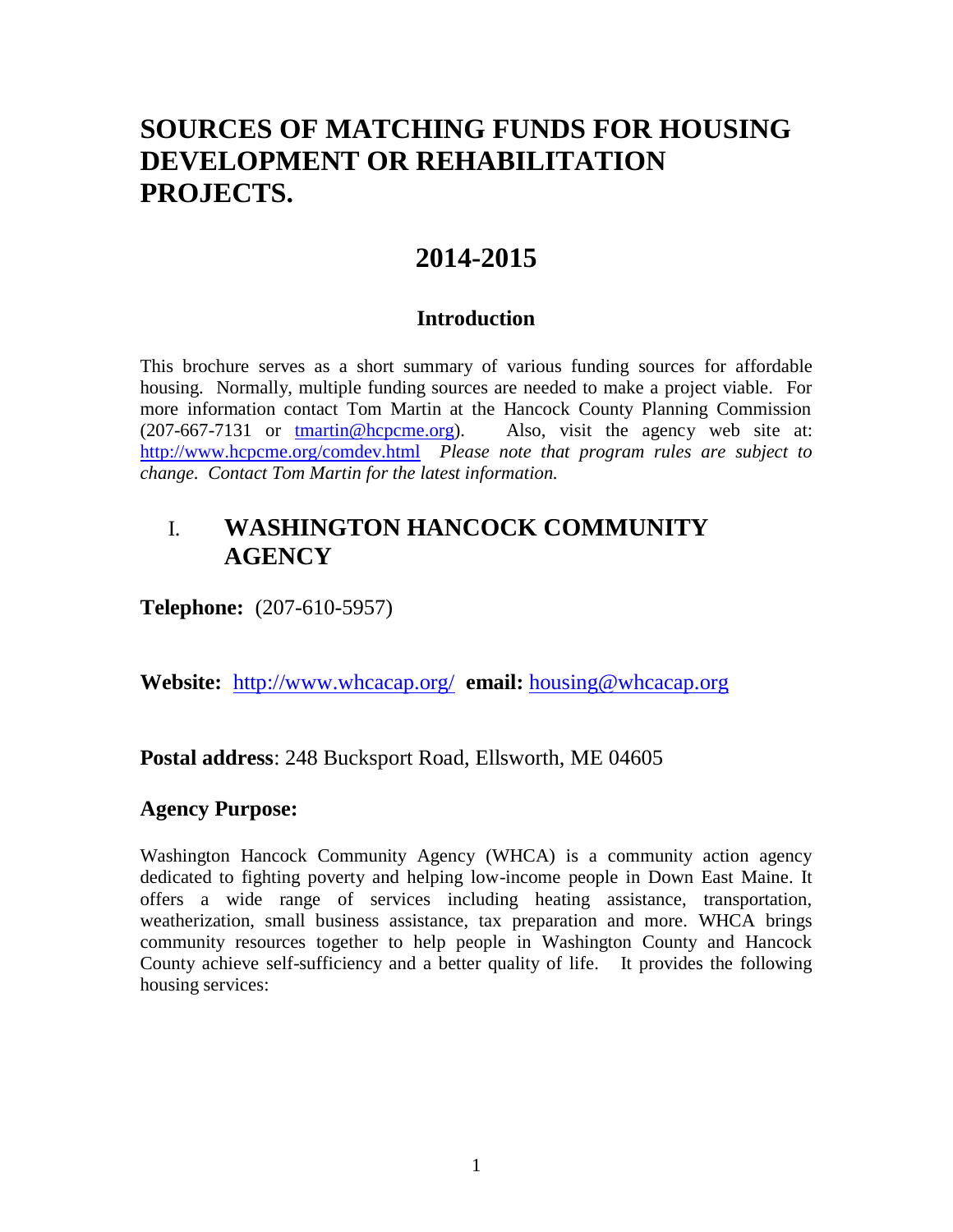## **1. Maine Whole Home Program**

The Maine Whole Home Program helps income-eligible homeowners seeking grant funds to repair health and safety issues in the home as well as septic repair or full replacement loans. The Whole Home Program provides home repair grants, elderly hardship grants (must be 62 years or older), deferred forgivable loans and 1% Septic loans to income eligible homeowners. To be eligible you must own and live in the home that will be repaired or renovated

#### . Eligible Repairs:

•Well and septic systems •Heating and electrical system repairs •Roof and chimney repairs •Structural repairs •Repair or replacement of windows and doors •Repair or replacement of siding •Handicap accessibility improvements •Other health and safety repairs

Grants and loan amounts vary based upon your needs, the program you qualify for and available funding. Depending on your location, family size, and income you may qualify for a loan or grant.

# **2. Weatherization Program**

Weatherization Program funds are used to install energy saving measures in LIHEAP (Low Income Heating and Energy Assistance Program) eligible homes to conserve energy and heating costs. A qualified Home Energy Auditor assesses a home's energy use and loss, heating system efficiency and air quality. Once the home has been assessed and found eligible it is put on a priority list. Homes are weatherized from the list until funding is depleted each year. Weatherization improvements may include insulation, air sealing, moisture controls, and health and safety measures. The energy auditor's findings will determine which measures are needed.

#### Eligibility:

•Client must have a current LIHEAP fuel application and live in the home.

•Priority is given to households with senior citizens (over 60), children under two years of age, or a person with a disability that makes them hypothermia- vulnerable.

•Priority is also given to households with the highest fuel consumption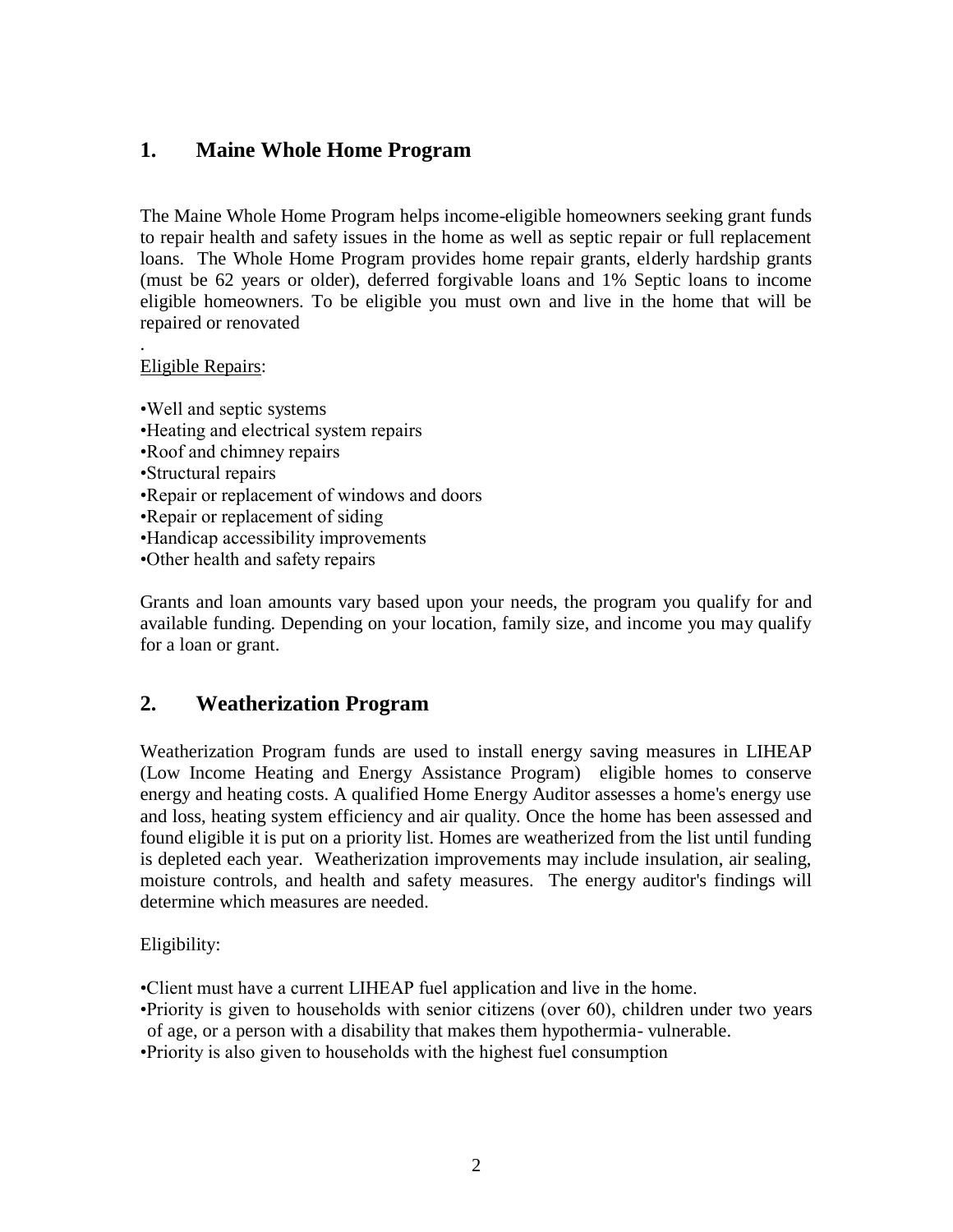# **3. Central Heating Improvement Program**

The Central Heating Improvement Program (CHIP) is an emergency program for eligible home owners that repairs or replaces malfunctioning or condemned heating systems.

CHIP funds are only used to repair or replace dangerous, malfunctioning or non-working heating systems. You must be LIHEAP eligible and own the home to be eligible. Up to \$4,000 in repair or replacement costs are allowed for:

- Heating system evaluations
- Burner retrofit
- Furnace repairs, replacement, and conversions
- Chimney repair or replacements.

# II. **MAINE STATE HOUSING AUTHORITY**

## **Telephone: 1-800-452-4668**

## **Website: <http://www.mainehousing.org/>**

## **Agency Purpose:**

MaineHousing is an independent state agency that bridges public and private housing finance, combining them to benefit Maine's low and moderate-income people. MaineHousing brings millions of new private and federal housing funds to Maine annually to create safe, affordable, and warm housing. The mission of the Maine State Housing Authority is to assist Maine people to obtain and maintain decent, safe, affordable housing and services suitable to their unique housing needs. In carrying out this mission, MaineHousing will provide leadership, maximize resources, and promote partnerships to develop and implement sound housing policy.

MaineHousing offers several programs to encourage private development of affordable rental housing for families, seniors and persons will special needs. Low income housing tax credits, development loans, direct development subsidies, affordable housing tax increment financing, and options to restructure debt are available. Developers are required to ensure that housing developed with MaineHousing financing remains affordable. It provides the following programs:

#### **Low Income Housing Tax Credit Program**

The Low Income Housing Tax Credits are a federal resource that MaineHousing allocates in Maine. The credits are allocated to developers, who sell (syndicate) them to corporate investors. Money raised from the sale is used as equity in the developer's rental housing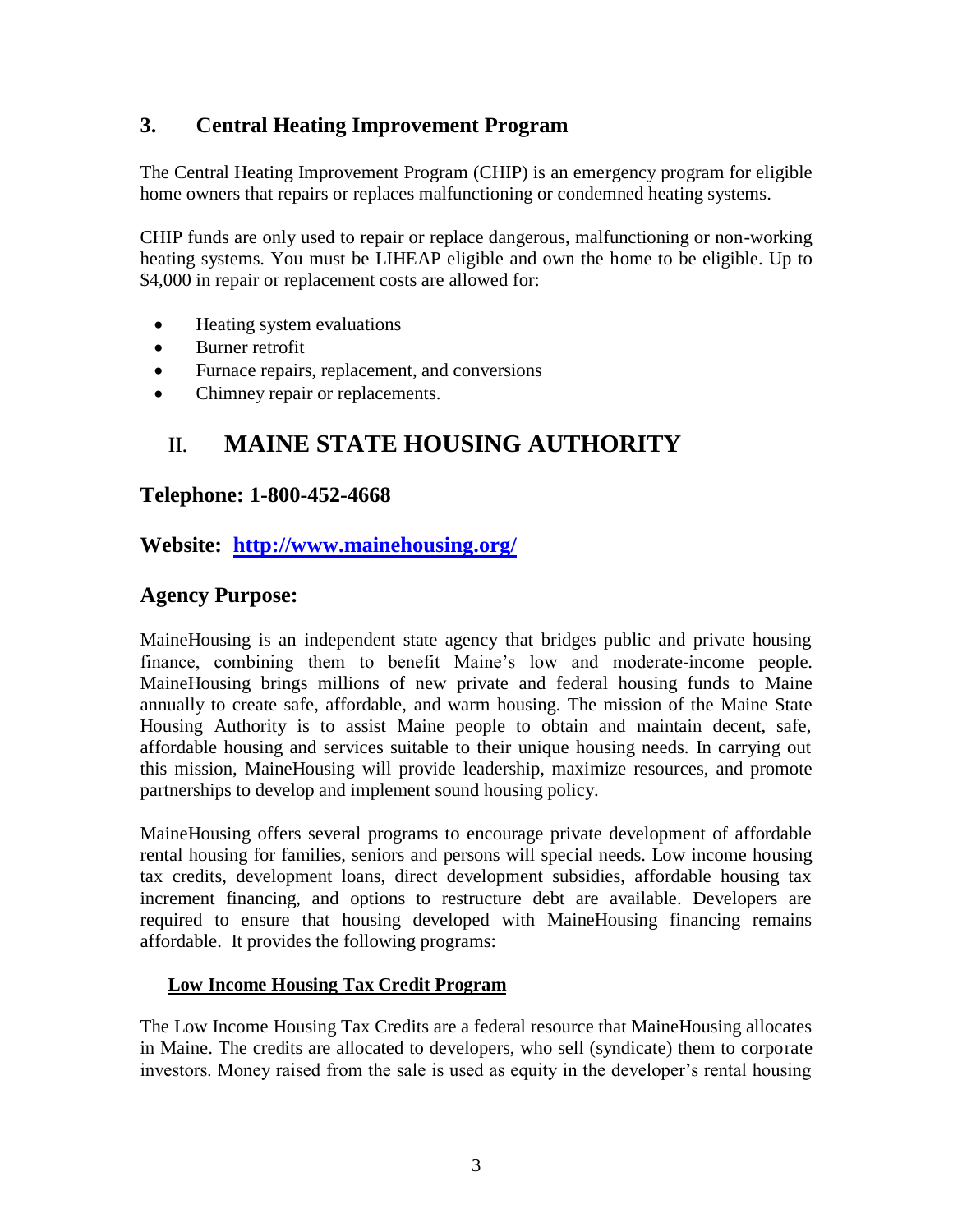project. For more information, see: [http://www.mainehousing.org/programs](http://www.mainehousing.org/programs-services/housing-development/developmentdetails/LIHTC)[services/housing-development/developmentdetails/LIHTC](http://www.mainehousing.org/programs-services/housing-development/developmentdetails/LIHTC)

#### **Rental Loan Program**

The Rental Loan Program (RLP) provides long-term mortgage financing at attractive interest rates for development of affordable rental housing. The RLP may be used for acquisition, acquisition and rehab, or new construction of apartment buildings of five or more units; developers must reserve a portion of the units for lower income renters. For more information, see [http://www.mainehousing.org/programs-services/housing](http://www.mainehousing.org/programs-services/housing-development/developmentdetails/RentalLoan)[development/developmentdetails/RentalLoan](http://www.mainehousing.org/programs-services/housing-development/developmentdetails/RentalLoan)

#### **Supportive Housing Programs**

The Supportive Housing Programs (SHP) provide reduced interest rate debt financing and subsidy funds to eligible nonprofit developers to create housing for low- and very low- income persons with special needs. For more information, see: [http://www.mainehousing.org/programs-services/housing](http://www.mainehousing.org/programs-services/housing-development/developmentdetails/SupportiveHousing)[development/developmentdetails/SupportiveHousing](http://www.mainehousing.org/programs-services/housing-development/developmentdetails/SupportiveHousing) .

#### **Revolving Loan for Acquisition Program**

The Revolving Loan for Acquisition Program provides loans up to \$300,000 to assist developers in the acquisition of land or land and buildings for the development of affordable housing projects. Eligible projects include those that qualify and have applied (or will apply) to the tax credit financing programs, and projects that will create supportive housing units for people with special needs. The loan term is 24 months, and repayment is deferred until the project's permanent loan closing or the end of the term. For more information, see: [http://www.mainehousing.org/programs-services/housing](http://www.mainehousing.org/programs-services/housing-development/developmentdetails/RevolvingLoan)[development/developmentdetails/RevolvingLoan](http://www.mainehousing.org/programs-services/housing-development/developmentdetails/RevolvingLoan) 

#### **Affordable Housing Tax Increment Financing**

The Affordable Housing Tax Increment Financing (AHTIF) Program enables communities to dedicate the incremental tax revenues from new affordable housing development to help make the housing affordable or to pay for related costs. For details, see[:http://www.mainehousing.org/programs-services/housing](http://www.mainehousing.org/programs-services/housing-development/developmentdetails/TaxIncrement)[development/developmentdetails/TaxIncrement](http://www.mainehousing.org/programs-services/housing-development/developmentdetails/TaxIncrement)

#### **Loan Modification Program**

The Loan Modification Program offers owners of MaineHousing financed multi-family properties the opportunity to restructure MaineHousing debt by modifying interest rates, extending loan terms, or both. Loan modifications generally lower debt service payments in return for extended project affordability. For program details, see: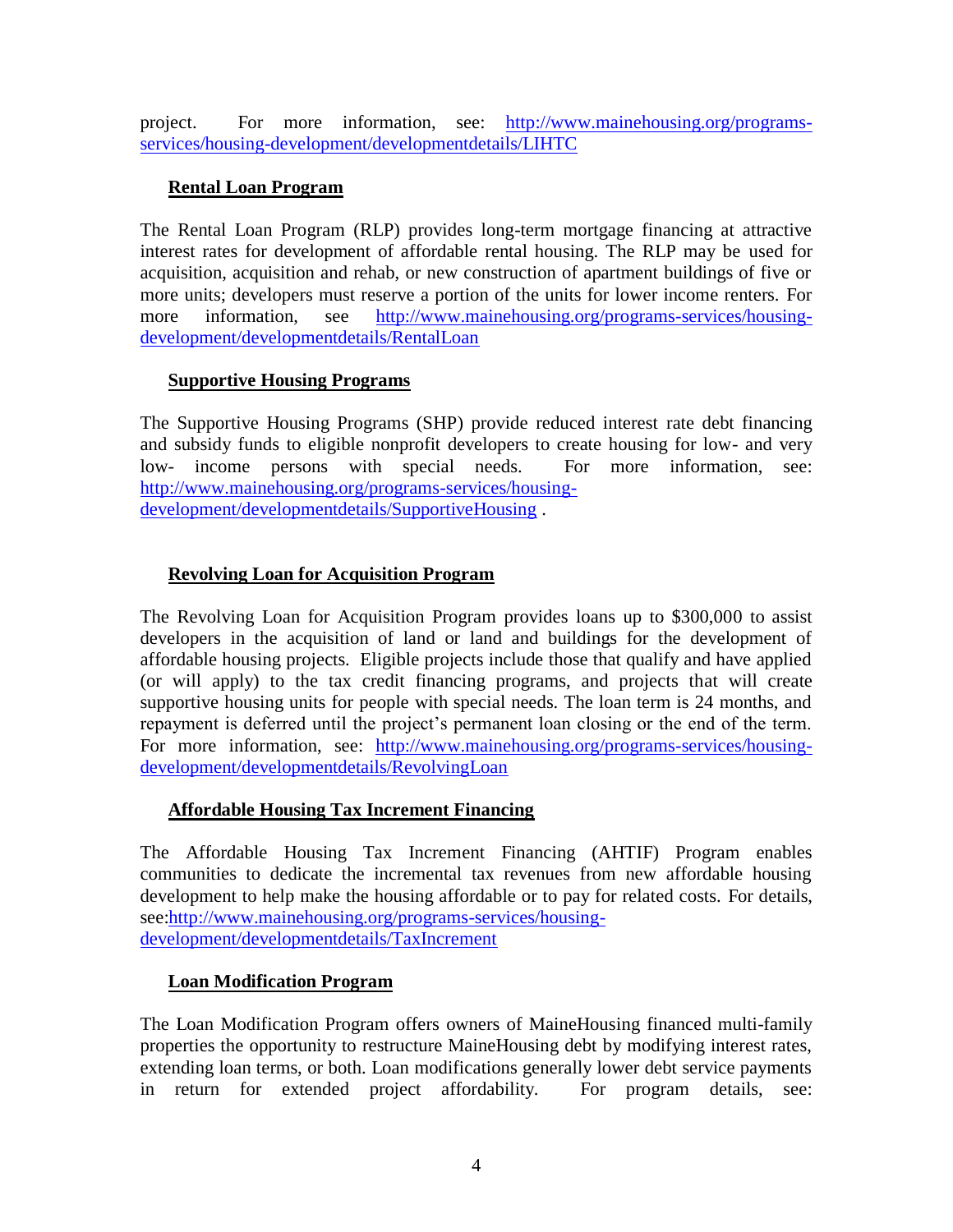[http://www.mainehousing.org/programs-services/housing](http://www.mainehousing.org/programs-services/housing-development/developmentdetails/SubsequentLoan)[development/developmentdetails/SubsequentLoan](http://www.mainehousing.org/programs-services/housing-development/developmentdetails/SubsequentLoan)

#### **Subsequent Loan Program**

The Subsequent Loan Program provides additional financing to owners of existing MaineHousing financed properties for such things as unanticipated operating shortfalls, capital improvements and creation of new units. For details, see [http://www.mainehousing.org/programs-services/housing](http://www.mainehousing.org/programs-services/housing-development/developmentdetails/SubsequentLoan)[development/developmentdetails/SubsequentLoan](http://www.mainehousing.org/programs-services/housing-development/developmentdetails/SubsequentLoan)

#### **Contract Administration Loan Program**

The MaineHousing Contract Administration Loan Program ensures the preservation of affordability by permitting eligible owners of Section 8 properties with a project-based Housing Assistance Payments contract. See: [http://www.mainehousing.org/programs](http://www.mainehousing.org/programs-services/housing-development/developmentdetails/contract-administration-loan-program)[services/housing-development/developmentdetails/contract-administration-loan-program](http://www.mainehousing.org/programs-services/housing-development/developmentdetails/contract-administration-loan-program)

#### **Multifamily Home Energy Loan Program**

This program provides low interest loans for multifamily housing improvements that increase energy efficiency and conservation of resources, thereby preserving the quality of housing for Maine residents and reducing property operating expenses. Property owners who make improvements identified in an energy audit may reduce energy consumption by 15% to 20% annually. See: [www.mainehousing.org/programs](http://www.mainehousing.org/programs-services/housing-development/developmentdetails/MHELP)[services/housing-development/developmentdetails/MHELP](http://www.mainehousing.org/programs-services/housing-development/developmentdetails/MHELP) 

# III. **USDA HOUSING LOANS AND GRANTS**

# **Telephone: 207-990-3676**

# **Website: <http://www.rurdev.usda.gov/me>**

#### **Agency Purpose:**

Rural Development is a division of the United States Department of Agriculture comprised of the [utilities programs,](http://www.rurdev.usda.gov/me/whatwedo.htm) [business-cooperative programs,](http://www.rurdev.usda.gov/me/whatwedo.htm) and the [housing](http://www.rurdev.usda.gov/me/whatwedo.htm)  [programs.](http://www.rurdev.usda.gov/me/whatwedo.htm) These three program areas provide a variety of financial services to communities and individuals in the state of Maine.

The agency's goal is to work with other federal, state, and local groups to enhance the quality of life in rural Maine. It provides financing for many different programs that benefit the citizens of rural Maine. Multi-family housing programs provide apartments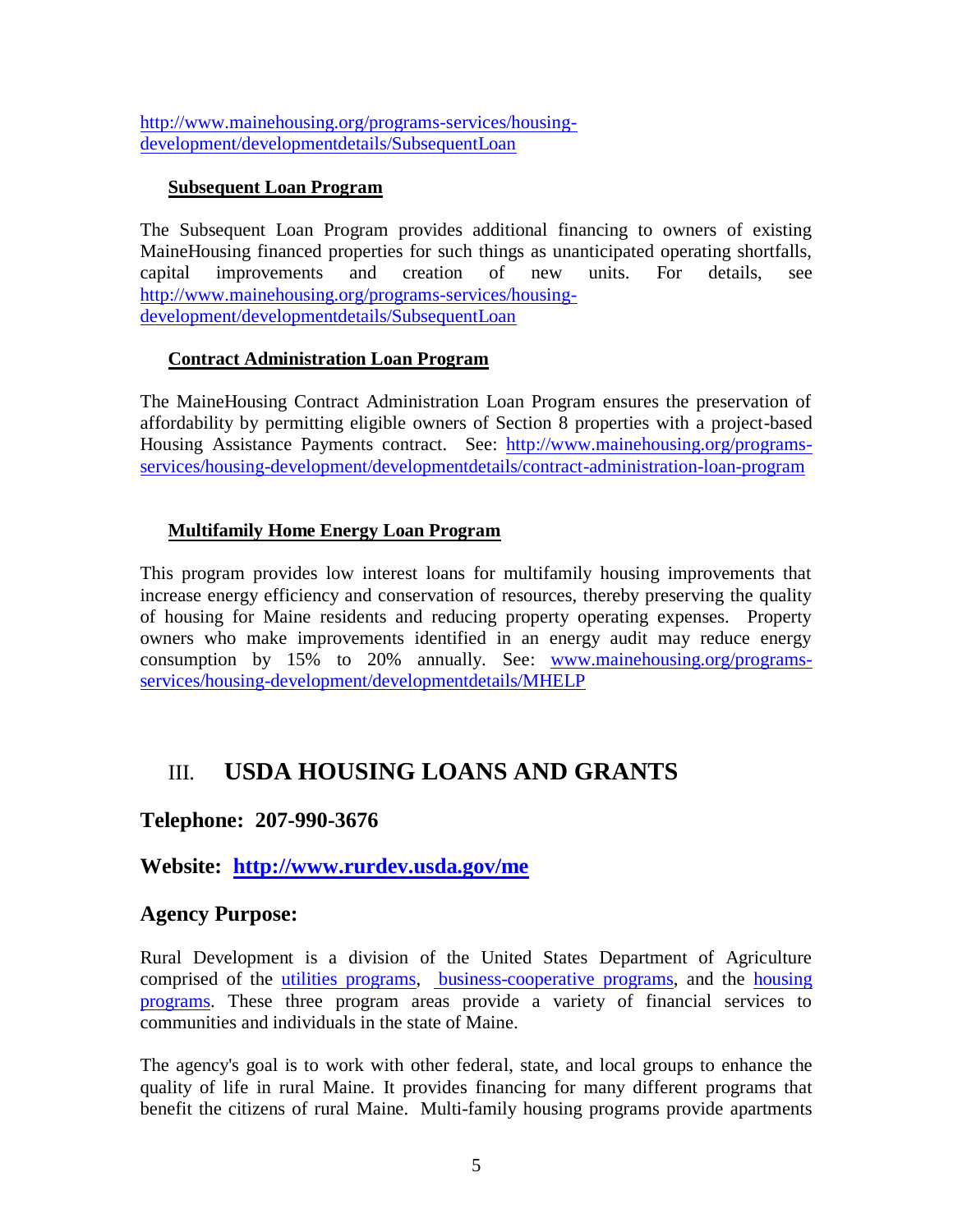for families and senior citizens. Hundreds of families have become homeowners, most for the first time.

## **Single Family Housing programs include:**

#### 1. **Single Family Direct Home Loans**

Also known as the Section 502 Direct Loan Program, this program assists low- and very low-income applicants obtain decent, safe and sanitary housing in eligible rural areas by providing payment assistance to increase an applicant's repayment ability. Payment assistance is a type of subsidy that reduces the mortgage payment for a short time. The amount of assistance is determined by the adjusted family income. For program details, see: [http://www.rd.usda.gov/programs-services/single-family-housing-direct-home](http://www.rd.usda.gov/programs-services/single-family-housing-direct-home-loans/me-0)[loans/me-0](http://www.rd.usda.gov/programs-services/single-family-housing-direct-home-loans/me-0)

#### **2. Single Family Guaranteed Home Loans**

Also known as the Section 502 Guaranteed Loan Program, this program assists low and moderate income applicants obtain decent, safe and sanitary single family housing in eligible rural areas by providing a guarantee to approved lenders allowing them to offer a lower interest rate and no down payment to increase an applicant's ability to own a home. For program details, see: [http://www.rd.usda.gov/programs-services/single](http://www.rd.usda.gov/programs-services/single-family-housing-guaranteed-loan-program)[family-housing-guaranteed-loan-program](http://www.rd.usda.gov/programs-services/single-family-housing-guaranteed-loan-program)

#### 3. **Single Family Housing Repair Loans and Grants**

Also known as the Section 504 Home Repair program, this provides loans to very-lowincome homeowners to repair, improve or modernize their homes or grants to elderly very-low-income homeowners to remove health and safety hazards.

# **Multi-Family Housing Loans:**

This program provides competitive financing for affordable multi-family rental housing for low-income, elderly, or disabled individuals and families in eligible rural areas. This program assists qualified applicants that cannot obtain commercial credit on terms that will allow them to charge rents that are affordable to low-income tenants. Qualified applicants include:

•Individuals, trusts, associations, partnerships, limited partnerships, nonprofit organizations, for-profit corporations and consumer cooperatives.

•Most state and local governmental entities.

•Federally-recognized Tribes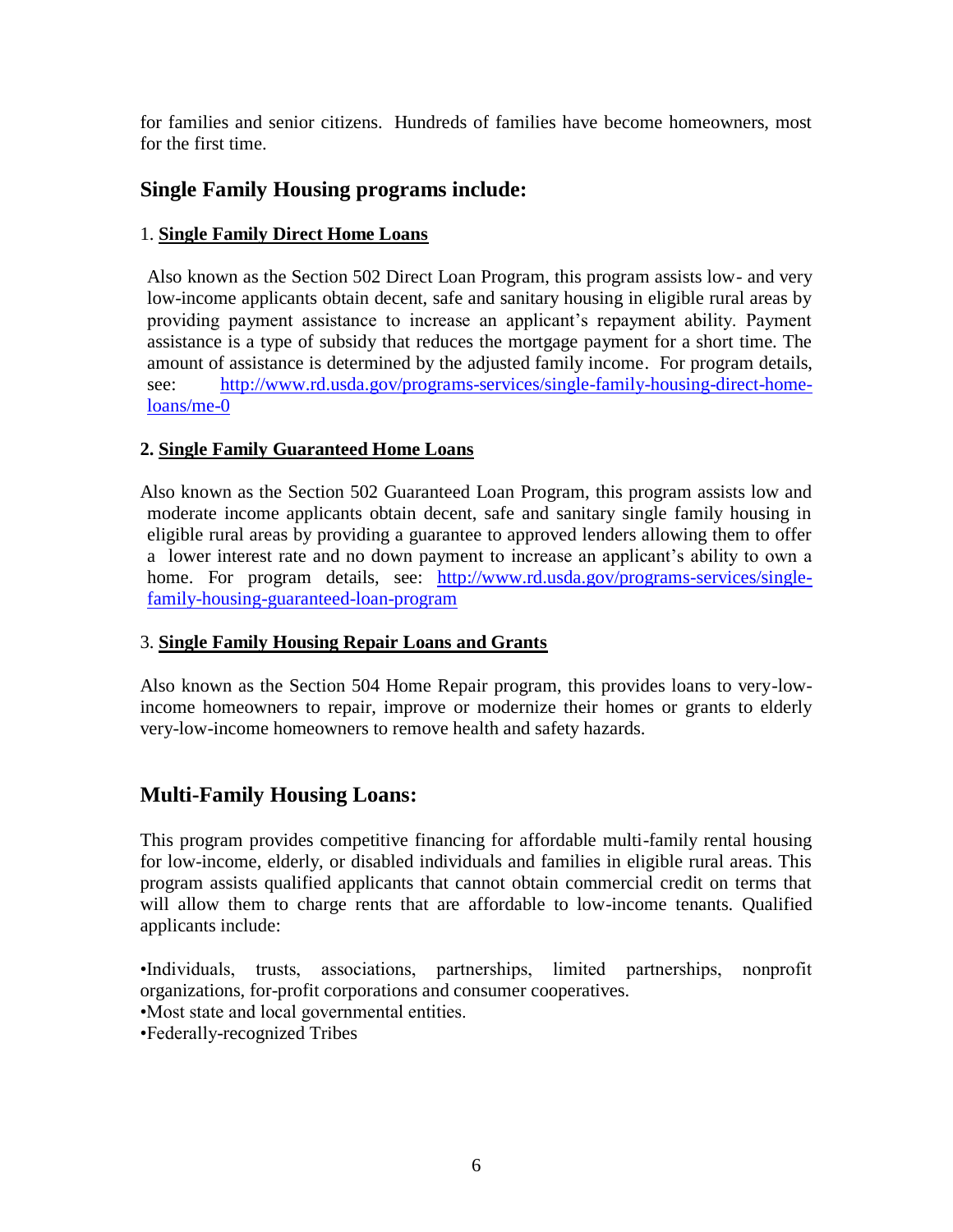# IV. **HANCOCK COUNTY HABITAT FOR HUMANITY**

# **Telephone: 207-667-8484, 207- 667-3082**

**Website: <http://www.hancockcountyhabitat.org/>**

**Postal address:** P.O. Box 343, Ellsworth, ME 04605

#### **Agency purpose:**

Hancock County Habitat for Humanity is a locally run affiliate of **[Habitat for Humanity](http://www.habitat.org/)  [International](http://www.habitat.org/)**, a non-profit, ecumenical Christian housing organization. Habitat for Humanity works in partnership with people in need to build and renovate decent, affordable housing. The houses are sold to those in need at no profit and with no interest charged.

# V. **OFFICE OF COMMUNITY DEVELOPMENT**

#### **Telephone: 207-624-7484**

**Website: [www.meocd.org](http://www.meocd.org/)**

# **Agency Purpose:**

The Maine Office of Community Development (OCD) is a division of the Department of Economic and Community Development (DECD). OCD administers the HUD funded Community Development Block Grant (CDBG) Program. Hancock County Planning Commission serves as the designated technical assistance provider for CDBG programs in the HCPC service area. For details on application and match requirements, contact Tom Martin at the HCPC.

Housing Programs include:

#### **1. Housing Assistance Grants:**

The Housing Assistance Grant Program (HA) funds programs that address the housing problems of low and moderate-income (LMI) persons. Eligible activities are those directly related to assisting or creating residential housing units including Acquisition, Code Enforcement, Conversion of Non-Residential Structures, Demolition, Historic Preservation, Housing Rehabilitation, New Housing Construction as allowed by HUD regulations, Relocation Assistance, and Removal of Architectural Barriers. Multijurisdictional applications with more than 3 communities will not be accepted.